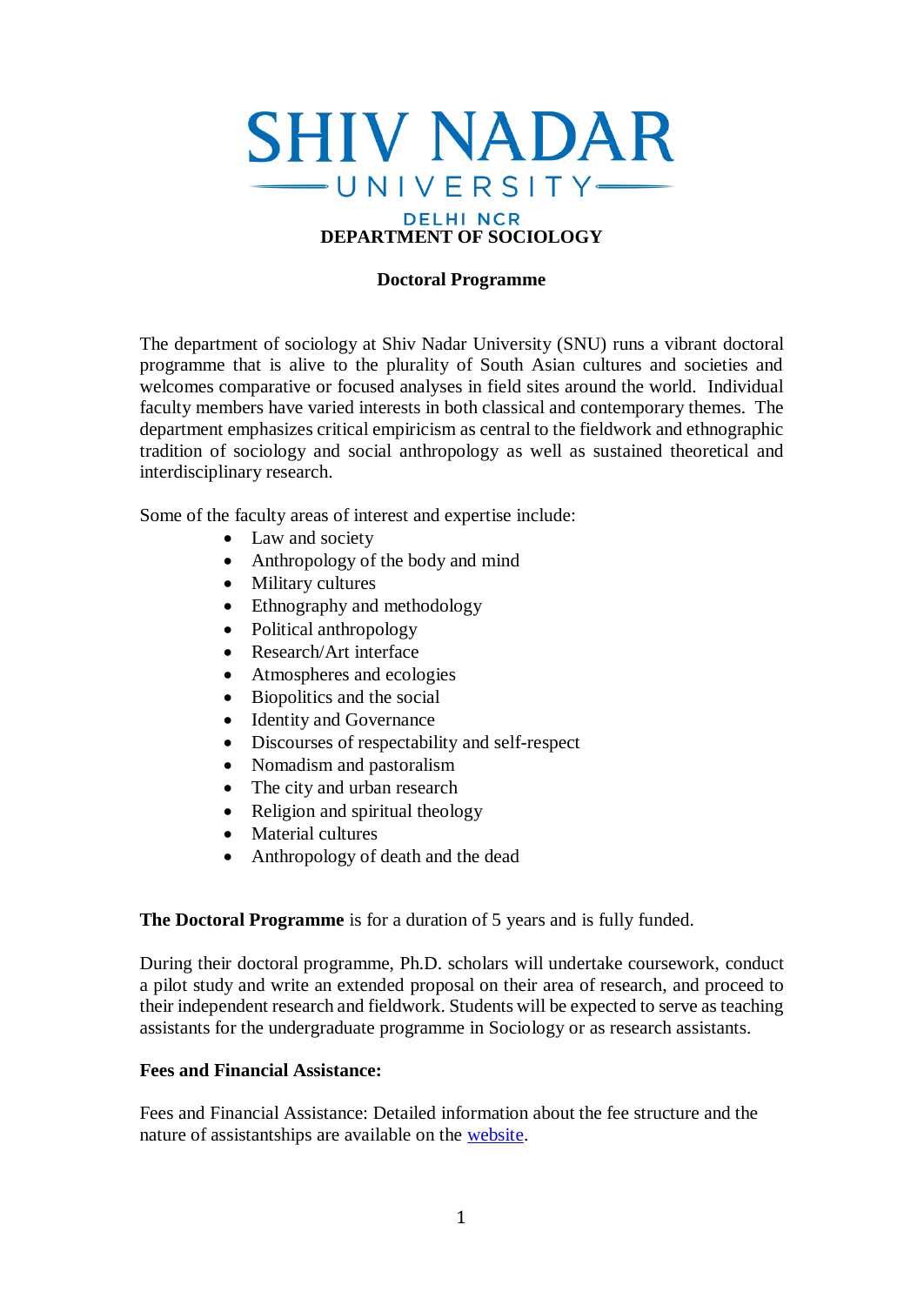All full-time Ph.D. students admitted into the program shall receive a doctoral award (teaching and research assistantship) consisting of tuition-fee waiver and a monthly stipend of  $\text{\textsterling}40,000$  for the first two years, and  $\text{\textsterling}45,000$  for the next three years, subject to benchmarked performance. The continuation of the award is subject to satisfactory performance in the program evaluated continuously and compliance with all University regulations. Support will be available for deserving Ph.D. students to disseminate their work through conferences and publications.

# **Coursework**

Details of coursework are available [here.](https://sociology.snu.edu.in/graduate/doctoral/phd-in-sociology/program-structure)

## **Information on the PhD Programme**

<https://snu.edu.in/admissions/graduate-programs>

## **Faculty Profiles**

All interested candidates are advised to go through the faculty research themes [here](https://sociology.snu.edu.in/people/faculty) before they apply.

## **Guidelines for Application**

The Department of Sociology at SNU invites applications for its PhD programme, commencing in August 2022.

- **1. Application Deadline – 11th July, 2022**
- **2. Tentative interview dates – 20, 21, 22nd July, 2022**
- **3. Release of offer letter – Last week of July, 2022**
- **4. Fee payment deadline – 6 th August, 2022**
- **5. Semester begins – 16th August**

Please note that applicants are admitted once every year.

## **Eligibility**

Interested students must have a four-year bachelor's degree and/or a Master's degree in Sociology, Social Anthropology, or other related disciplines.

If the Qualifying degree is in a field other than the one to which admission to the Ph.D program is sought, the candidate will be expected to demonstrate sufficient mastery of the fundamentals in the field through the interview.

## **Selection Process**

All candidates who qualify the minimum eligibility criteria (as above) must submit supporting documents. In addition, all candidates must submit:

## o **A Statement of Purpose**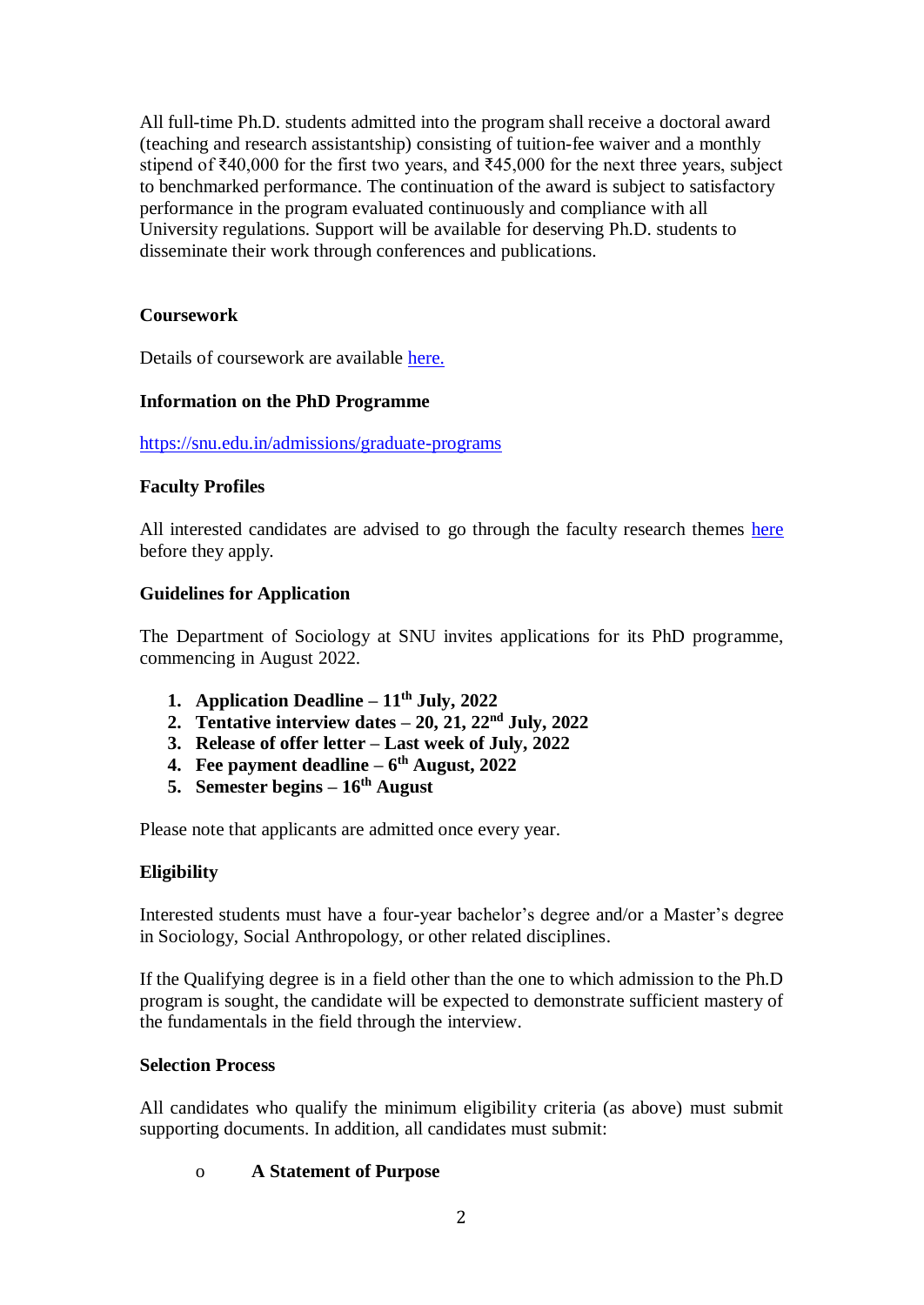The statement of purpose should be between 500 and 1000 words and consist of the candidate's background and motivation to pursue a PhD in sociology/social anthropology.

#### o **Research Proposal**

The research proposal should be a minimum of 3500 and maximum of 5000 words and consist of the main research questions, engagement with literature, and methodological intentions. Detection of plagiarism will disqualify an applicant.

#### o **A Writing Sample**

(minimum 3000 to maximum 8000 words) Detection of plagiarism will disqualify an applicant.

**Candidates will be shortlisted on the basis of the above submissions. All shortlisted candidates will be invited for an interview as per tentative dates mentioned above.** 

**Candidates are advised to check the department website for updated information on dates and other information:** https://sociology.snu.edu.in/

#### **Checklist of Documents for Eligibility**

All interested applicants shall apply online from the link given below or on the website. Please follow the instructions carefully.

- Fill all the mandatory fields
- Please upload the following documents online.
	- o Passport size color photograph
	- o Current CV including names and contact information of 3 referees.
	- $\circ$  All Mark sheets/Degree Certificates (10<sup>th</sup> Standard onwards)
	- o Standardized Examination certificate- CSIR, UGC, GATE etc. (If applicable)
- **The application fee can be paid online or a Demand Draft can be sent to the University.**

#### **Please note that the application is not deemed complete until all the necessary prescribed documents and application fees have been submitted online**.

**Questions:** If you have questions of an academic nature write to Dr. Devika Bordia on [devika.bordia@snu.edu.in](mailto:devika.bordia@snu.edu.in) for clarification.

For other information please contact:

Ms. Mamta Nagar